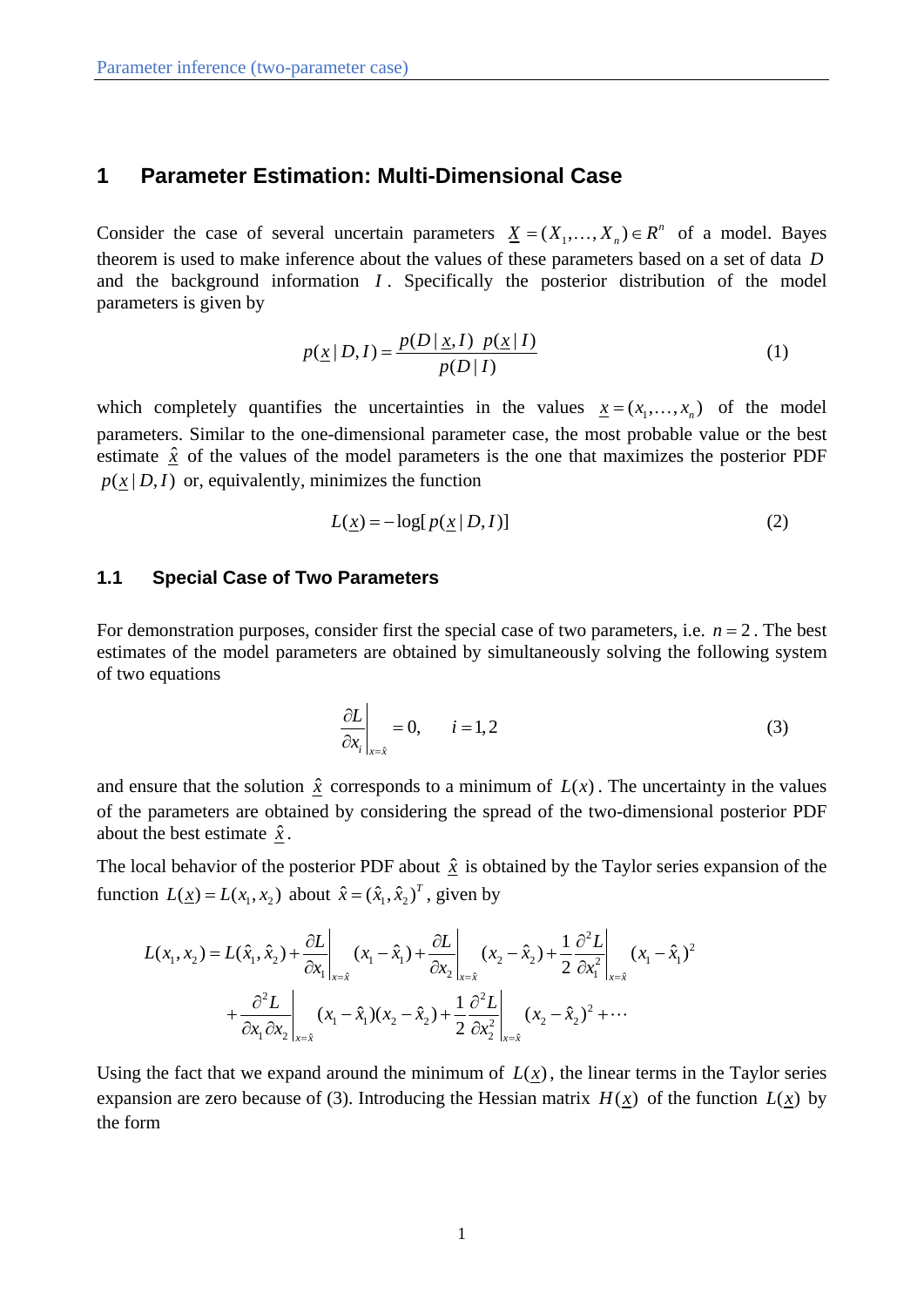$$
H(\underline{x}) = \begin{bmatrix} \frac{\partial^2 L}{\partial x_1^2} & \frac{\partial^2 L}{\partial x_1 \partial x_2} \\ \frac{\partial^2 L}{\partial x_1 \partial x_2} & \frac{\partial^2 L}{\partial x_2^2} \end{bmatrix}
$$

the Taylor series expansion of  $L(x)$  takes the form

$$
L(x_1, x_2) = L(\hat{x}_1, \hat{x}_2) + \frac{1}{2} (\underline{x} - \hat{\underline{x}})^T H(\hat{\underline{x}}) (\underline{x} - \hat{\underline{x}}) + \cdots
$$

or equivalently

$$
L(x_1, x_2) = L(\hat{x}_1, \hat{x}_2) + \frac{1}{2}Q(\underline{x}) + \cdots
$$
 (4)

where  $Q(x)$  takes the quadratic form

$$
Q(\underline{x}) = (\underline{x} - \hat{\underline{x}})^T H(\hat{\underline{x}})(\underline{x} - \hat{\underline{x}})
$$
\n(5)

Note that at the neighbor of the best estimate, the terms of the order of three or higher in the Taylor series expansion of  $L(x)$  can be neglected and the behavior of the function  $L(x)$  locally is specified by the behavior of the quadratic form  $Q(x)$ . Specifically the spread of uncertainty around the best estimate  $\hat{x}$  is determined by the contour curves of function  $Q(x)$  which, by making use of (2), are exactly the same as the contour curves of the posterior PDF

$$
p(\underline{x} | D, I) = \exp[-L(\underline{x})]
$$
  
 
$$
\propto \exp\left[-\frac{1}{2}Q(\underline{x})\right]
$$
 (6)

First, we know from linear algebra that the condition for  $\hat{x}$  to be a minimum of  $L(x)$  is that the Hessian of  $L(x)$  is positive definite or, equivalently, that the quadratic form  $Q(x)$  is positive for any  $x - \hat{x} \neq (0,0)^T$ . The points x in the parameter space that belong to the contour curve of  $Q(x)$ corresponding to an energy level  $\kappa^2 > 0$ , have coordinates that satisfy the equation

$$
Q(\underline{x}) = (\underline{x} - \hat{\underline{x}})^T H(\hat{\underline{x}})(\underline{x} - \hat{\underline{x}}) = \kappa^2
$$
\n(7)

In order to plot these fixed-energy contour curves in the two-dimensional parameter space, the following analysis is required. Consider the eigenvalues  $\lambda_1$  and  $\lambda_2$  and the eigenvectors  $u_1$  and  $u_2$  of the positive definite symmetric matrix  $\hat{H} = H(\hat{x})$  obtained by solving the eigenvalue problem

$$
\hat{H}\underline{u} = \lambda \underline{u}
$$

From linear algebra results, it is well known that for a positive definite symmetric matrix, the eigenvalues are positive i.e.  $\lambda_1 > 0$  and  $\lambda_2 > 0$ , while the eigenvectors  $\underline{u}_1$  and  $\underline{u}_2$  are orthogonal. Normalize that eigenvectors  $u_1$  and  $u_2$  so that they have unit length. These orthogonal unit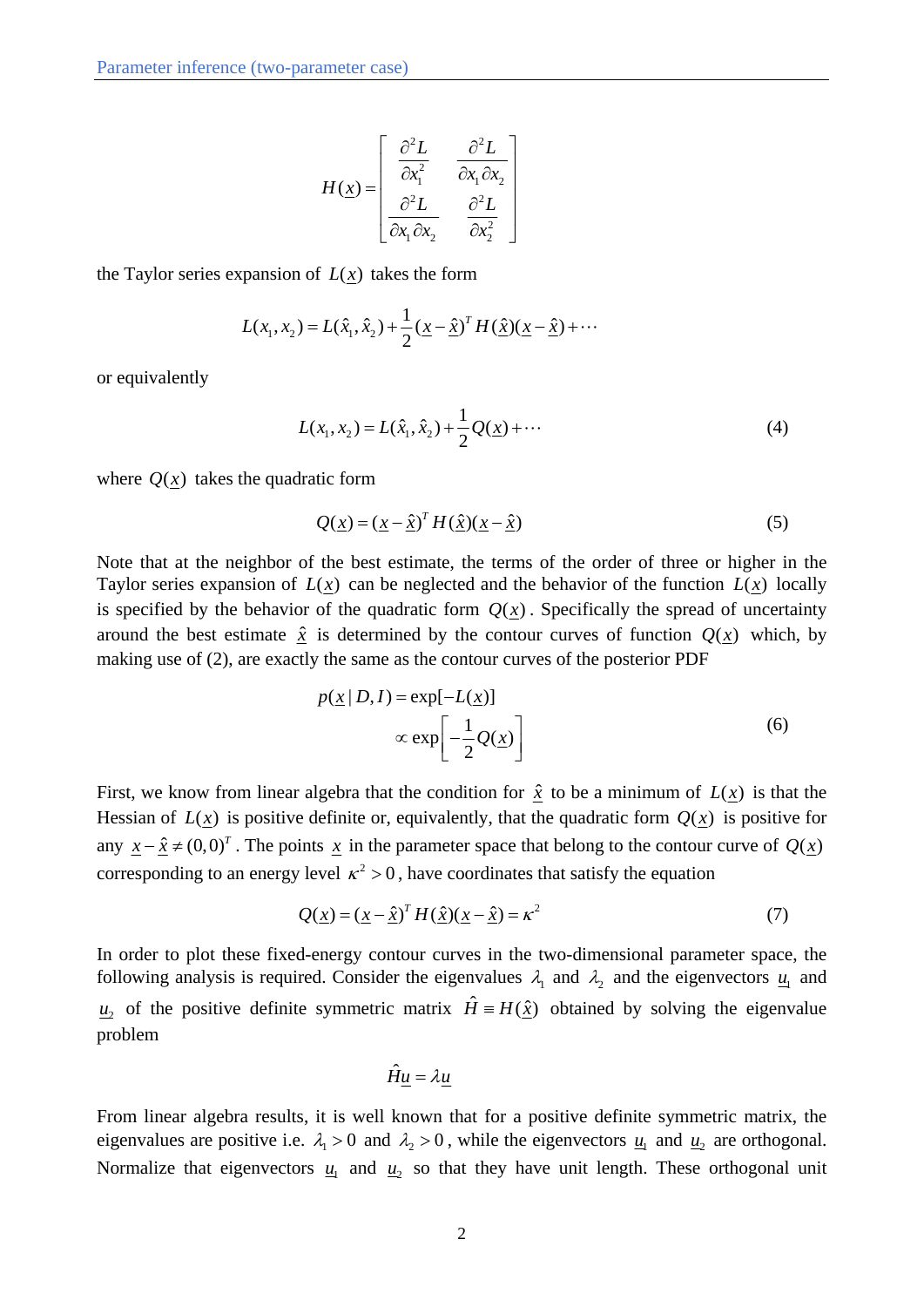vectors  $u_1$  and  $u_2$  define certain orthogonal directions in the parameter space  $(x_1, x_2)$  as shown in Figure 1. A new coordinate system is introduced, centered at the best estimate  $\hat{x}$  with unit vectors along the axis of the new system to be the eigenvectors  $u_1$  and  $u_2$ .



**Figure 1**: New coordinate system defined by the orthogonal unit vectors  $u_1$  and  $u_2$ , and the coordinates  $y_1$  and  $y_2$  of the vector  $x - \mu$  with respect to the new coordinate system.

Introducing now the matrix of eigenvectors  $U = [\underline{u}_1, \underline{u}_2]$  and invoking known relevant results from linear algebra, one can write the orthogonality conditions:

$$
UU^{T} = U^{T}U = I
$$

$$
U^{T}\hat{H}U = \Lambda
$$

where  $\Lambda$  is the diagonal matrix of the eigenvalues of  $\hat{H}$ . The first condition implies that the matrix of eigenvectors *Q* is orthogonal. Also, from linear algebra, it is well-known that the orthonormal eigenvectors  $u_1$  and  $u_2$  constitute a basis of the two-dimensional vector space or, equivalently, any vector  $x - \hat{x} \in R^2$  in Figure 1 can be written in terms of the basis unit vectors  $\{\underline{u}_1, \underline{u}_2\}$  in the new coordinate system as

$$
\underline{x} - \hat{\underline{x}} = y_1 \underline{u}_1 + y_2 \underline{u}_2 = [\underline{u}_1 \quad \underline{u}_2] \begin{pmatrix} y_1 \\ y_2 \end{pmatrix} = U \underline{y} \tag{8}
$$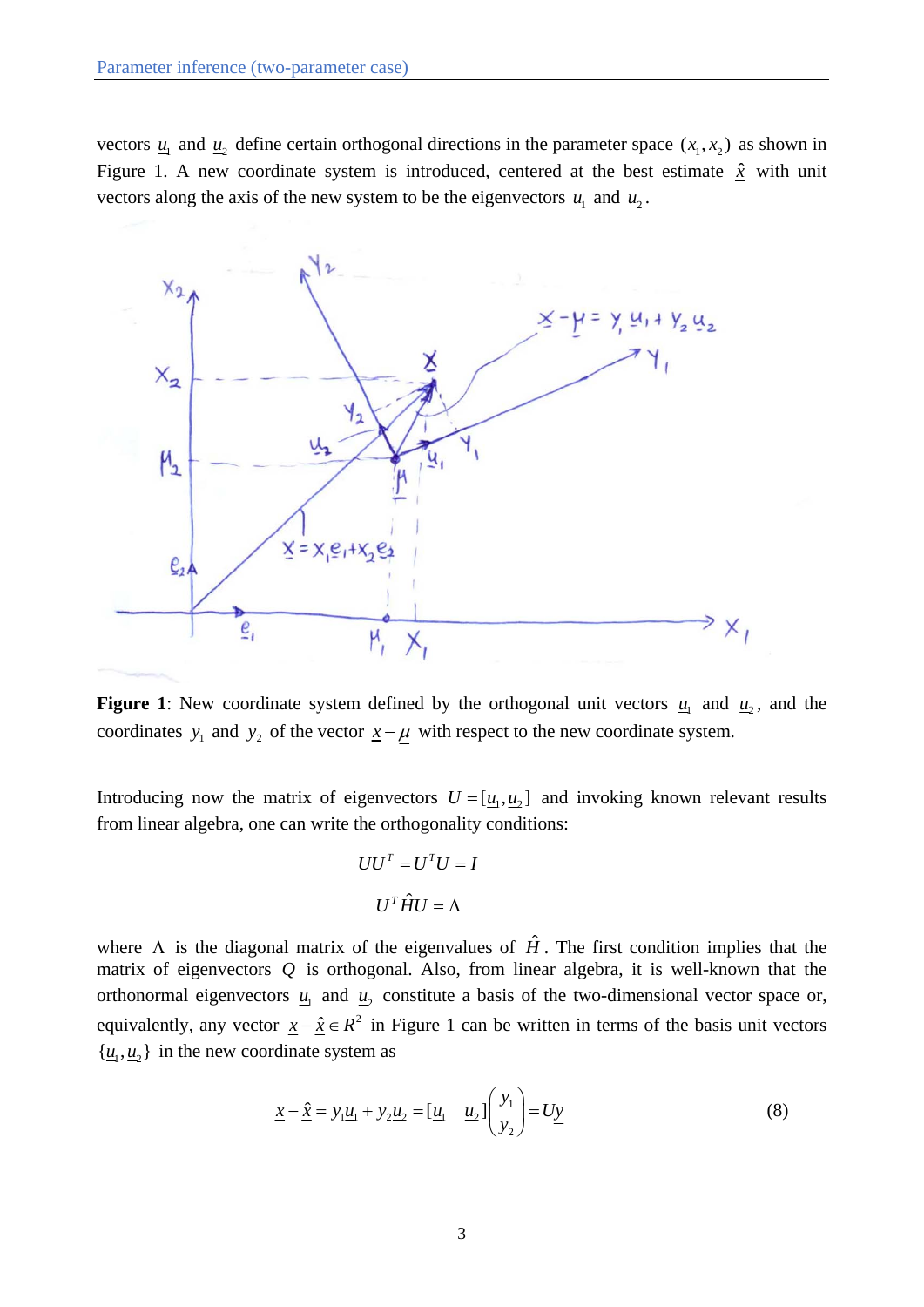where  $y = (y_1, y_2)^T \in R^2$  are the components of the vector  $x - \hat{x}$  with respect to the new coordinate system defined by the orthogonal unit vectors  $\{ \underline{u}_1, \underline{u}_2 \}$ .

Substituting  $x - \hat{x} = Uy$  into the quadratic form (5), one derives the quadratic form  $Q(x)$  in terms of the new coordinates  $y_1, y_2$  of the vector  $\underline{x} - \underline{\mu}$  in the new coordinate system as

$$
Q(\underline{x}) = \underline{y}^T U^T \hat{H} U \underline{y} = \underline{y}^T \Lambda \underline{y} = (y_1 \quad y_2) \begin{bmatrix} \lambda_1 & 0 \\ 0 & \lambda_2 \end{bmatrix} \begin{bmatrix} y_1 \\ y_2 \end{bmatrix} = \lambda_1 y_1^2 + \lambda_2 y_2^2
$$
 (9)

Consider now the points at the contour curve of the function  $Q(x)$  corresponding to the "energy" level  $\kappa^2$ , satisfying the equation (7). Using (9), the points on the contour curve can conveniently be written with respect to their coordinates  $y_1, y_2$  in the new system defined by the eigenvector basis as follows

$$
\lambda_1 y_1^2 + \lambda_2 y_2^2 = \kappa^2
$$

Introducing the variables  $\alpha_i$ *i*  $\alpha_i = \frac{\kappa}{\sqrt{\lambda}}$ ,  $i = 1, 2$ , this equation can be re-written in the form

$$
\frac{y_1^2}{\alpha_1^2} + \frac{y_2^2}{\alpha_2^2} = 1
$$

which represents an ellipse with respect to the new coordinate system (see Figure 2 for a geometric representation of the contour curves), centered at the point  $\hat{x}$  in the parameter space with principal axis along the directions specified by the eigenvectors  $u_1$  and  $u_2$ . The sizes of the principal axes of the ellipse are equal to  $\alpha_1$  and  $\alpha_2$ . It is clear that the lengths of the principal axes are inversely proportional to the square root of the eigenvalues. Thus, the eigenvalues and the eigenvectors of the matrix  $\hat{H}$  define completely the characteristics of this ellipse in the twodimensional space. It should be noted that the contour curve specifies the spread of the uncertainty in the values of the parameters  $x_1$  and  $x_2$  in the two-dimensional parameter space.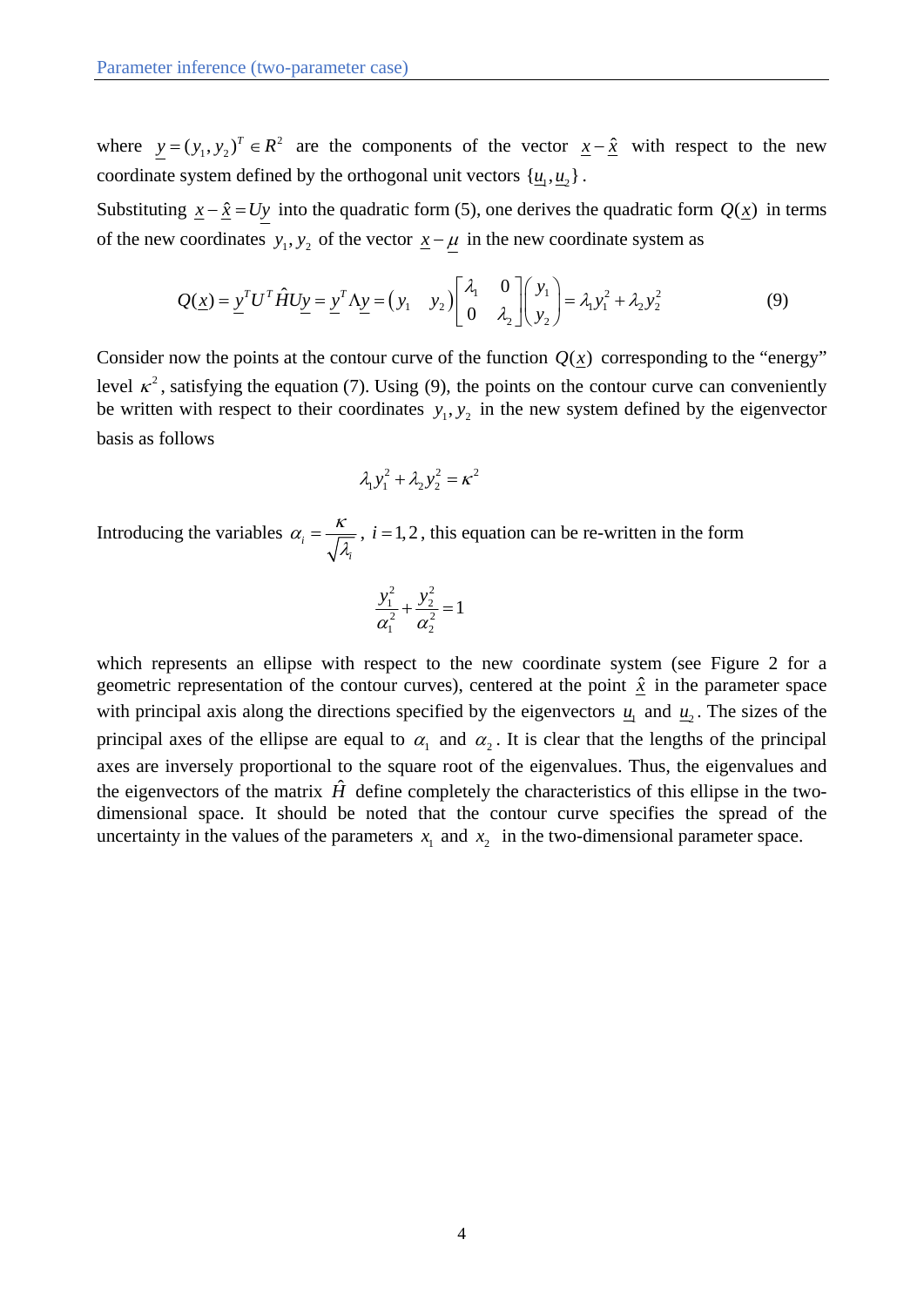

**Figure 2:** Contour plots  $f(x_1, x_2) = c$ 

Asymptotic Approximation of Posterior PDF: Substituting the Taylor series expansion (4) into the posterior PDF (6) and keeping only up to the quadratic terms in the Taylor expansion, the posterior PDF is approximated by

$$
p(\underline{x} | D, I) = \exp[-L(\underline{x})] \propto \exp[-Q(\underline{x})]
$$

$$
\propto \exp\left[-\frac{1}{2}(\underline{x} - \hat{\underline{x}})^T H(\hat{\underline{x}})(\underline{x} - \hat{\underline{x}})\right]
$$

Introducing the covariance matrix

$$
C = H^{-1}(\hat{\underline{x}})
$$

as the inverse of the Hessian of  $L(x)$  evaluated at the most probable value  $\hat{x}$  of the model parameters, the posterior PDF is approximated by the multi-variable Gaussian PDF

$$
p(\underline{x} \mid D, I) = \frac{1}{(\sqrt{2\pi})^2 \sqrt{\det C}} \exp\left[-\frac{1}{2}(\underline{x} - \hat{\underline{x}})^T C^{-1}(\underline{x} - \hat{\underline{x}})\right]
$$
(10)

#### **Remark 1: Bayesian Central Limit Theorem**

It can be shown that asymptotically, for large number of data, the posterior PDF tends to a the Gaussian distribution (10), centered at its most probable value and with covariance matrix equal to the inverse of the Hessian of the minus the logarithm of the posterior PDF, evaluated at the most probable value. The error of the asymptotic approximation is of order of  $N^{-1}$  where N denotes the number of data.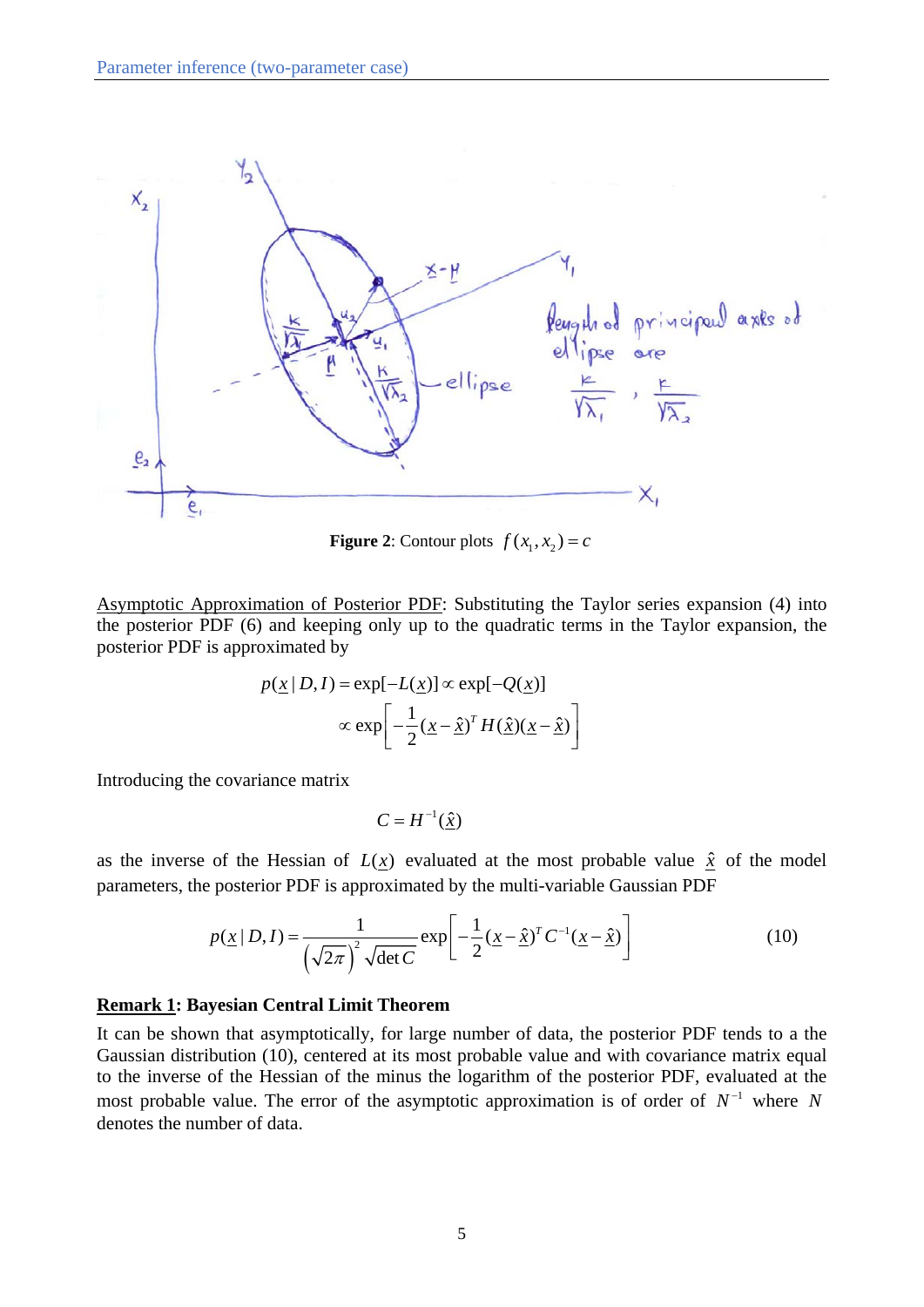### **Remark 2: Spread of Uncertainty about the Best Estimate**

The spread of the uncertainty in the parameters around the best estimate  $\hat{x}$  is completely defined by the Hessian matrix  $\hat{H} = H(\hat{x})$  or equivalently by the covariance matrix  $C = H^{-1}(\hat{x})$ .

### **Remark 3:** Marginal Distribution of  $x_1$  or  $x_2$

If our interest is to compute the uncertainty in the value of  $x<sub>1</sub>$  we need to integrate out the value of  $x_2$  using the marginalization theorem

$$
p(x_1 | D, I) = \int p(x_1, x_2 | D, I) dx_2
$$
 (11)

For the two-parameter case and a general posterior PDF, the integral (11) is an one-dimensional integral that for each value of  $x<sub>1</sub>$  can be carried out numerically to yield the marginal posterior PDF  $p(x_1 | D, I)$ . Using, however, the asymptotic Gaussian approximation of the joint posterior PDF  $p(x_1, x_2 | D, I)$  defined in (10), one can readily obtain that the marginal PDF  $p(x_1 | D, I)$  is also Gaussian distribution with mean  $\hat{x}_1$  and variance  $C_{11} = H_{11} / \det H$ , the (1,1) diagonal component of the covariance matrix *C*. The best estimate of  $x_1$  is  $\hat{x}_1$  and the spread of the uncertainty in the parameter  $x_1$  about the best estimate is defined by  $\sqrt{C_{11}}$ .

A similar results holds for the marginal distribution of  $x_2$ .

However, the estimates  $\sqrt{C_{11}}$  and  $\sqrt{C_{22}}$  give an incomplete picture of the uncertainties in both  $x_1$  and  $x_2$  since they do not take into account the correlation between the variables  $x_1$  and  $x_2$ .

#### **Remark 4: Linear Transformation**

Using the linear transformation of variables (8), that is

$$
\underline{x} - \hat{\underline{x}} = [\underline{u}_1 \quad \underline{u}_2] \begin{pmatrix} y_1 \\ y_2 \end{pmatrix} = U \underline{y}
$$

the fact that asymptotically the variables in  $x$  are Gaussian and that a linear transformation of Gaussian variables results in Gaussian variables as well, the posterior PDF for the new variables  $y = U^{-1}(\underline{x} - \hat{\underline{x}})$  are also Gaussian with mean

$$
E[y] = U^{-1}(E[\underline{x}] - \underline{\hat{x}}) = \underline{0}
$$

and covariance matrix

$$
E[\underline{y y}^T] = U^{-1} E[(\underline{x} - \hat{\underline{x}})(\underline{x} - \hat{\underline{x}})^T] U^{-T} = U^{-1} C U^{-T} = U^{-1} \hat{H}^{-1} U^{-T} = (U^T \hat{H} U)^{-1} = \Lambda^{-1}
$$

which is diagonal. The new variables in the vector *y* are thus uncorrelated and the posterior PDF of *y* follows a zero-mean Gaussian distribution with diagonal covariance matrix  $\Lambda^{-1}$  and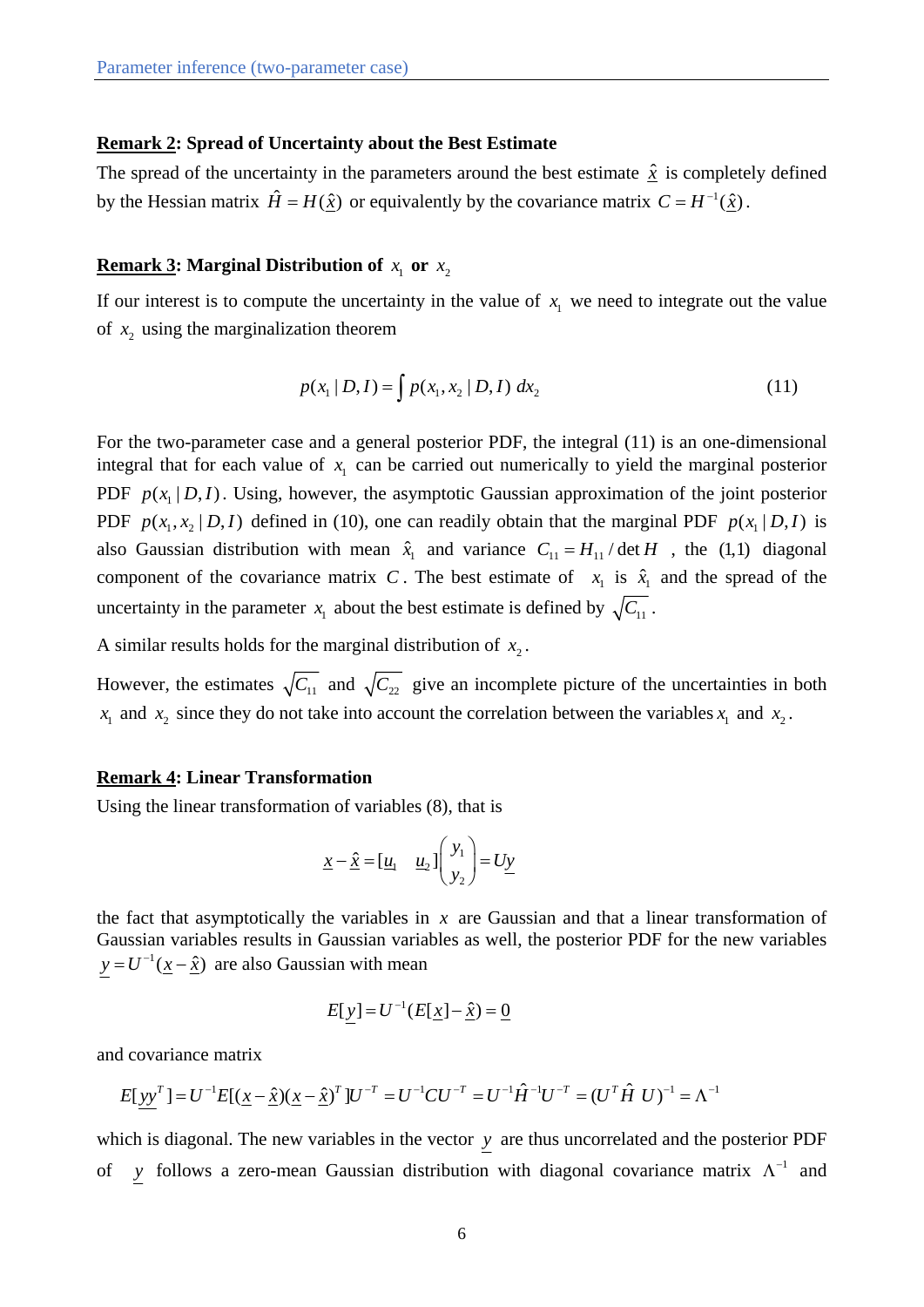variances inversely proportional to the eigenvalues  $\lambda_1$  and  $\lambda_2$  of the Hessian matrix  $\hat{H}$ . Specifically, the posterior PDF of *y* is given by

$$
p(\underline{y} \mid D, I) = \frac{1}{\left(\sqrt{2\pi}\right)^2 \sqrt{1/(\lambda_1 \lambda_2)}} \exp\left[-\frac{1}{2} \underline{y}^T \Delta \underline{y}\right] = \prod_{k=1}^2 \frac{1}{\sqrt{2\pi} \sqrt{1/\lambda_k}} \exp\left[-\frac{y_k^2}{2(1/\lambda_k)}\right]
$$

The spread of the uncertainty in the parameters  $y_1$  or  $y_2$  along the directions defined by the unit eigenvectors  $u_1$  and  $u_2$  are inversely proportional to the square root of the eigenvalues  $\lambda_1$  and  $\lambda_2$ . The variables  $1/\sqrt{\lambda_1}$  and  $1/\sqrt{\lambda_2}$  provide the spread of the uncertainties of the variables  $y_1$ and  $y_2$ . Moreover, the variables  $1/\sqrt{\lambda_1}$  and  $1/\sqrt{\lambda_2}$  give a complete picture of the spread of the uncertainties in the parameter space  $(x_1, x_2)$ , locally around the best estimate  $\hat{x}$ , in the directions specified by the eigenvectors  $\underline{u}_1$  and  $\underline{u}_2$  of the Hessian matrix  $\hat{H} = H(\hat{\underline{x}})$ .